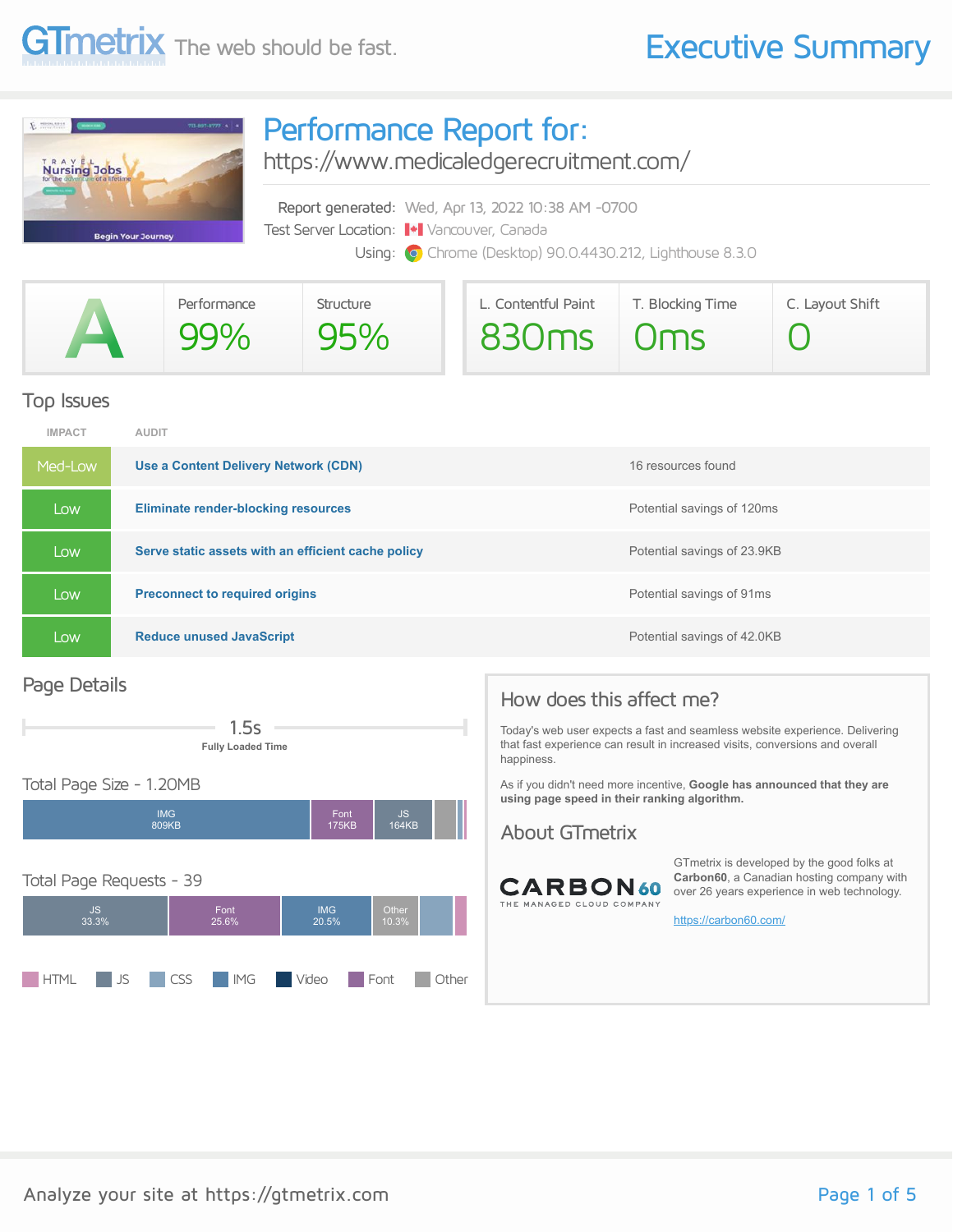#### Page scores



#### Page metrics



#### Page sizes and request counts

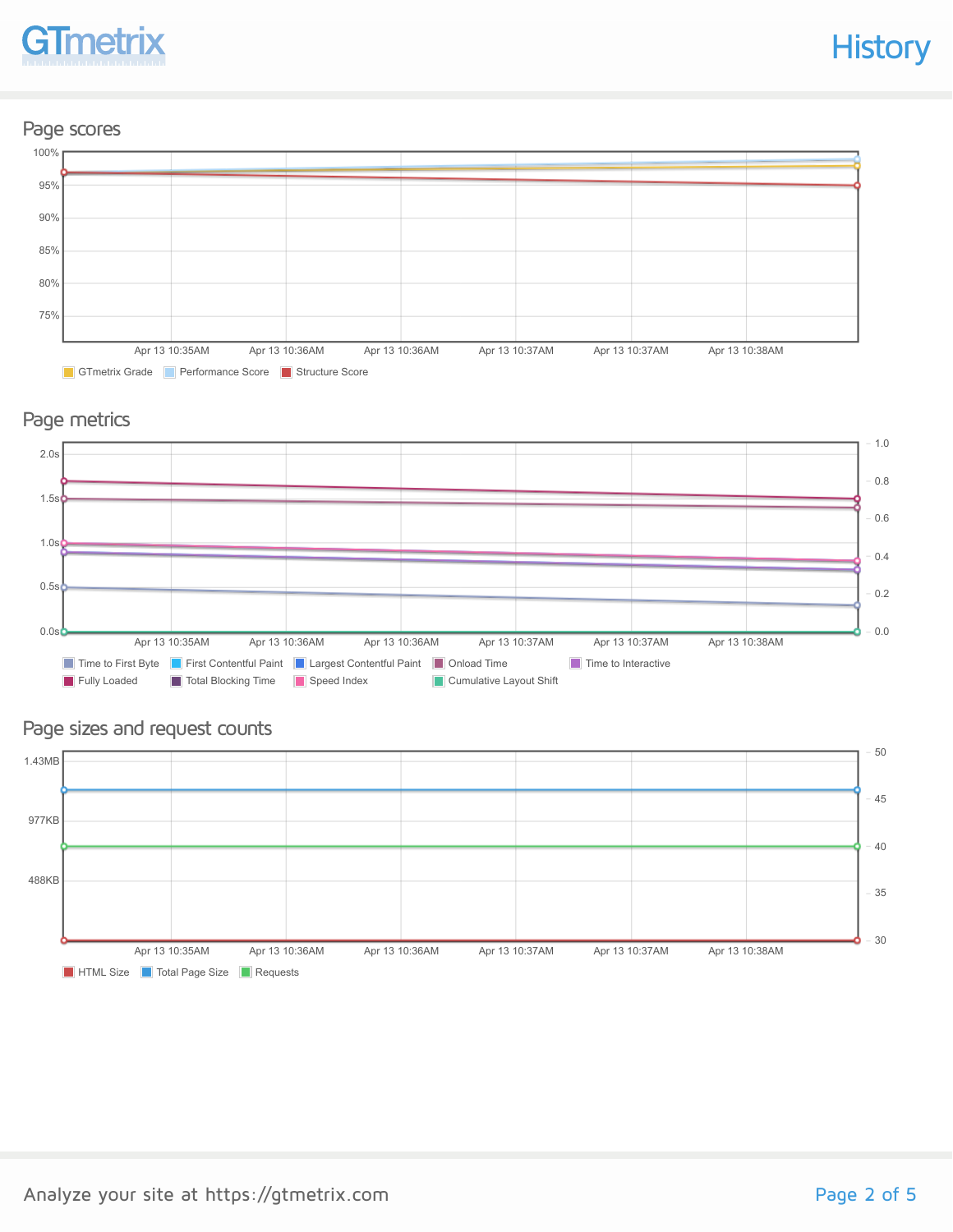The waterfall chart displays the loading behaviour of your site in your selected browser. It can be used to discover simple issues such as 404's or more complex issues such as external resources blocking page rendering.

#### **Medical Recruitment Agency | Medical Edge Recruitment LLC**

|                                                    | 200 | medicaledgerecruitme            | 5.38KB       | 293ms |                  |      |              |       |                   |                  |       |       |       |                  |                  |  |
|----------------------------------------------------|-----|---------------------------------|--------------|-------|------------------|------|--------------|-------|-------------------|------------------|-------|-------|-------|------------------|------------------|--|
| 68be45d3d8.js                                      | 200 | kit.fontawesome.com             | 4.38KB       |       | 90ms             |      |              |       |                   |                  |       |       |       |                  |                  |  |
| jbmodal.min.css                                    | 200 | medicaledgerecruitme            | 932B         |       | 67 <sub>ms</sub> |      |              |       |                   |                  |       |       |       |                  |                  |  |
| styles.css                                         | 200 | medicaledgerecruitme            | 12.7KB       |       | 73ms             |      |              |       |                   |                  |       |       |       |                  |                  |  |
| css2?family=Montserrat:ital,wght@0,                | 200 | fonts.googleapis.com            | 1.64KB       |       | 56ms             |      |              |       |                   |                  |       |       |       |                  |                  |  |
| jquery-1.7.2.min.js                                | 200 | medicaledgerecruitme            | 33.3KB       |       |                  |      | 195ms        |       |                   |                  |       |       |       |                  |                  |  |
| jquery.validate.min.js                             | 200 | medicaledgerecruitme            | 6.72KB       |       |                  |      | <b>198ms</b> |       |                   |                  |       |       |       |                  |                  |  |
| scripts.js                                         | 200 | medicaledgerecruitme            | 3.42KB       |       |                  |      |              | 263ms |                   |                  |       |       |       |                  |                  |  |
| jbmodal.min.js                                     | 200 | medicaledgerecruitme            | 1.67KB       |       |                  |      |              | 271ms |                   |                  |       |       |       |                  |                  |  |
| logo.png                                           | 200 | medicaledgerecruitme            | 6.37KB       |       |                  |      |              | 271ms |                   |                  |       |       |       |                  |                  |  |
| gtm.js?id=GTM-5RSWLHK                              | 200 | googletagmanager.com            | 52.2KB       |       |                  |      |              | 270ms |                   |                  |       |       |       |                  |                  |  |
| hf.js                                              | 200 | api.herefish.com                | 5.24KB       |       |                  |      | ×.           |       | 364ms             |                  |       |       |       |                  |                  |  |
| pro.min.css?token=68be45d3d8                       | 200 | ka-p.fontawesome.com            | 52.9KB       |       |                  | 54ms |              |       |                   |                  |       |       |       |                  |                  |  |
| pro-v4-shims.min.css?token=68be45                  | 200 | ka-p.fontawesome.com            | 4.10KB       |       |                  | 54ms |              |       |                   |                  |       |       |       |                  |                  |  |
| pro-v4-font-face.min.css?token=68be                | 200 | ka-p.fontawesome.com            | 2.54KB       |       |                  | 55ms |              |       |                   |                  |       |       |       |                  |                  |  |
| homepage-alternate.jpg                             | 200 | medicaledgerecruitme            | <b>153KB</b> |       |                  |      |              |       | 188 <sub>ms</sub> |                  |       |       |       |                  |                  |  |
| bg-pattern.png                                     | 200 | medicaledgerecruitme            | 15.5KB       |       |                  |      |              |       | 41ms              |                  |       |       |       |                  |                  |  |
| bg-shadows.png                                     | 200 | medicaledgerecruitme            | 5.22KB       |       |                  |      |              |       | 40 <sub>ms</sub>  |                  |       |       |       |                  |                  |  |
| get-to-know-us.jpg                                 | 200 | medicaledgerecruitme            | 618KB        |       |                  |      |              |       |                   |                  | 417ms |       |       |                  |                  |  |
| logo-icon.png                                      | 200 | medicaledgerecruitme            | 7.75KB       |       |                  |      |              |       | 164ms             |                  |       |       |       |                  |                  |  |
| pro-fa-solid-900-5.0.0.woff2                       | 200 | ka-p.fontawesome.com            | 19.3KB       |       |                  |      |              |       | 37 <sub>ms</sub>  |                  |       |       |       |                  |                  |  |
| JTUSjIg1_i6t8kCHKm459Wlhyw.woff2                   | 200 | fonts.gstatic.com               | 30.2KB       |       |                  |      |              |       | 135ms             |                  |       |       |       |                  |                  |  |
| JTUFjIg1_i6t8kCHKm459Wx7xQYXK0                     | 200 | fonts.gstatic.com               | 12.7KB       |       |                  |      |              |       | 39ms              |                  |       |       |       |                  |                  |  |
| memvYaGs126MiZpBA-UvWbX2vVnX                       | 200 | fonts.gstatic.com               | 43.6KB       |       |                  |      |              |       | 134ms             |                  |       |       |       |                  |                  |  |
| pro-fa-solid-900-5.14.0.woff2                      | 200 | ka-p.fontawesome.com            | 12.3KB       |       |                  |      |              |       | 39 <sub>ms</sub>  |                  |       |       |       |                  |                  |  |
| pro-fa-brands-400-5.8.2.woff2                      | 200 | ka-p.fontawesome.com            | 2.36KB       |       |                  |      |              |       | 36ms              |                  |       |       |       |                  |                  |  |
| pro-fa-solid-900-5.2.0.woff2                       | 200 | ka-p.fontawesome.com            | 8.88KB       |       |                  |      |              |       | 97 <sub>ms</sub>  |                  |       |       |       |                  |                  |  |
| pro-fa-solid-900-5.0.9.woff2                       | 200 | ka-p.fontawesome.com            | 5.97KB       |       |                  |      |              |       | 98 <sub>ms</sub>  |                  |       |       |       |                  |                  |  |
| pro-fa-brands-400-5.0.0.woff2                      | 200 | ka-p.fontawesome.com            | 36.9KB       |       |                  |      |              |       | 67ms              |                  |       |       |       |                  |                  |  |
| pro-fa-brands-400-5.8.1.woff2                      | 200 | ka-p.fontawesome.com            | 916B         |       |                  |      |              |       | 45ms              |                  |       |       |       |                  |                  |  |
| analytics.js                                       | 200 | google-analytics.com            | 19.5KB       |       |                  |      |              |       |                   | 57 <sub>ms</sub> |       |       |       |                  |                  |  |
| conversion_async.js                                | 200 | googleadservices.com            | 14.5KB       |       |                  |      |              |       |                   | 65ms             |       |       |       |                  |                  |  |
| swap.js                                            | 200 | cdn.calltrk.com                 | 11.2KB       |       |                  |      |              |       |                   |                  |       | 280ms |       |                  |                  |  |
| 10861319094?random=164987150991                    | 200 | googleads.g.doublecli           | 1.02KB       |       |                  |      |              |       |                   | П                | 54ms  |       |       |                  |                  |  |
| 10861319094?random=164987150991                    | 200 | google.com                      | 42B          |       |                  |      |              |       |                   |                  | 48ms  |       |       |                  |                  |  |
| 10861319094?random=164987150991                    | 200 | google.ca                       | 42B          |       |                  |      |              |       |                   |                  | 46ms  |       |       |                  |                  |  |
| external_forms.js?t=1649871510135&                 | 200 | js.calltrk.com                  | 7.79KB       |       |                  |      |              |       |                   |                  |       |       | 252ms |                  |                  |  |
| POST swap_session.json                             | 200 | js.calltrk.com                  | 510B         |       |                  |      |              |       |                   |                  |       |       |       | 364ms            |                  |  |
| favicon.ico                                        | 200 | medicaledgerecruitme            | 10.0KB       |       |                  |      |              |       |                   |                  |       |       |       | 65 <sub>ms</sub> |                  |  |
| icap.js?t=1649871510507&uuid=f7a5e                 | 200 | js.calltrk.com                  | 297B         |       |                  |      |              |       |                   |                  |       |       |       |                  | 82 <sub>ms</sub> |  |
| 1.20MB (1.89MB Uncompressed)<br><b>40 Requests</b> |     | Fully Loaded 1.5s (Onload 1.4s) |              |       |                  |      |              |       |                   |                  |       |       |       |                  |                  |  |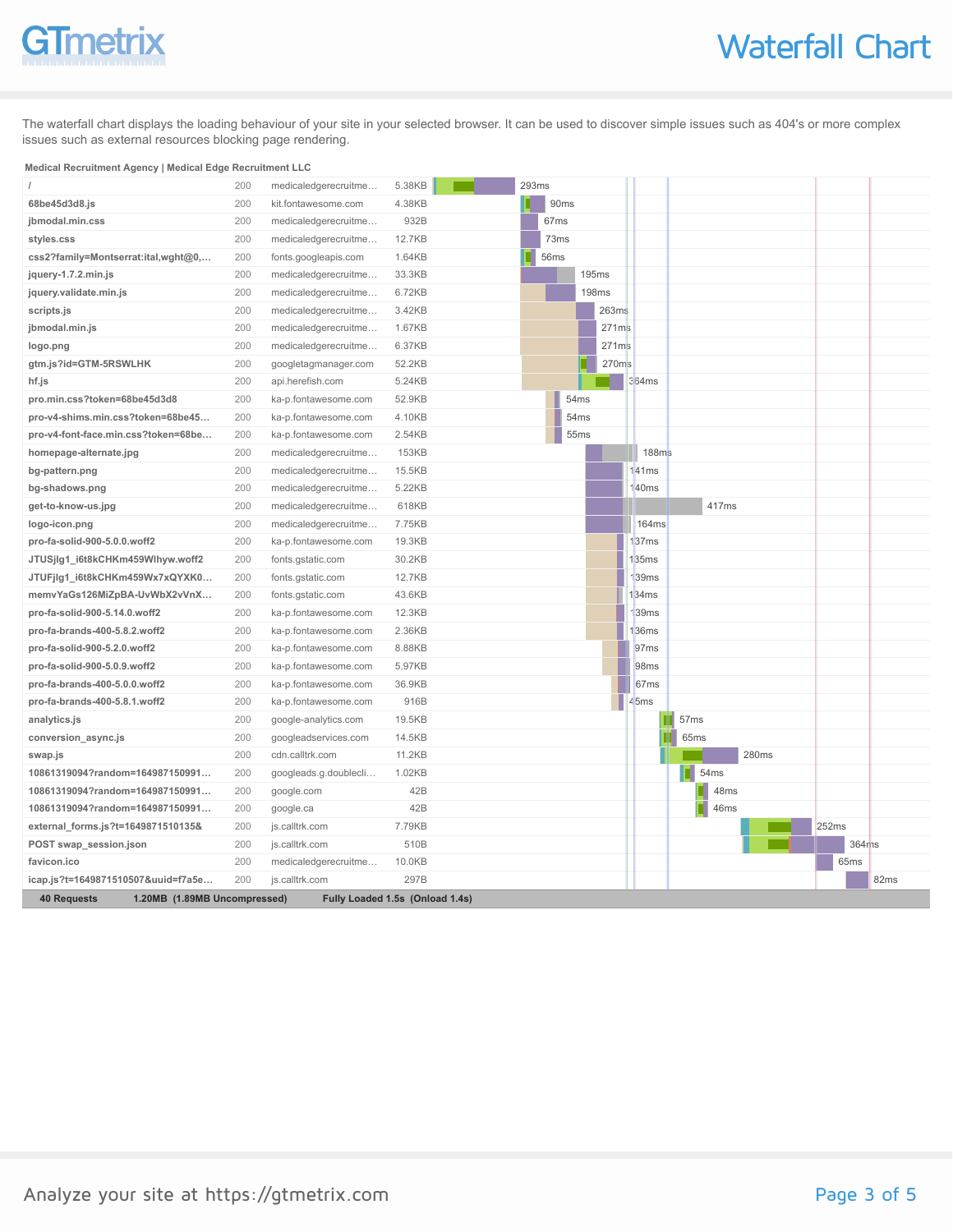### **Performance**



#### Browser Timings

| Redirect    | <b>Oms</b>        | Connect  | 150 <sub>ms</sub> | Backend      | 143ms |
|-------------|-------------------|----------|-------------------|--------------|-------|
| TFB         | 293ms             | DOM Int. | 649ms             | DOM Loaded   | 685ms |
| First Paint | 710 <sub>ms</sub> | Onload   | 1.4s              | Fully Loaded | 1.5s  |